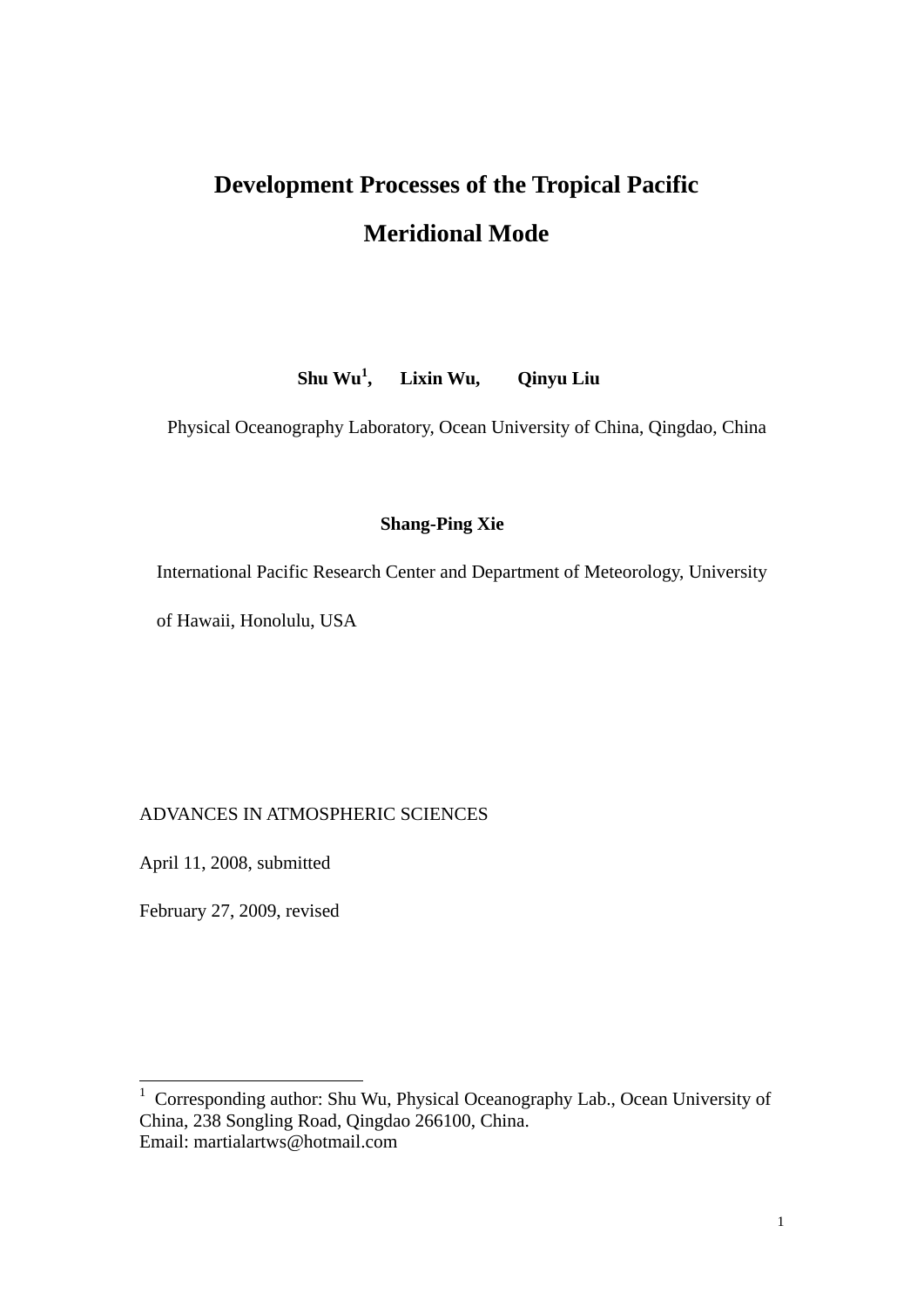# **Abstract**

Mechanisms for the spatio-temporal development of the Tropical Pacific Meridional Mode (TPMM) are investigated using a coupled ocean-atmosphere model and observations. In both observation and the model, this meridional mode displays decadal variations and is most pronounced in spring and early summer. The model simulation suggests that once sea surface temperature (SST) anomalies in the subtropical northeastern Pacific are initiated, say by northeastly trade wind variability, they evolves into a merdional dipole in 2-3 months. The wind-evaporative-SST feedback causes a southwestward propagation of initial subtropical SST anomalies while anomalous equatorial upwelling helps form the southern lobe of the meridional dipole. The TPMM development is a fast process (a few months) and depends on the seasonal cycle.

Key words: Tropical Pacific Meridional Mode; wind-evaporative-SST feedback; oceanic upwelling; decadal variation; seasonal phase lock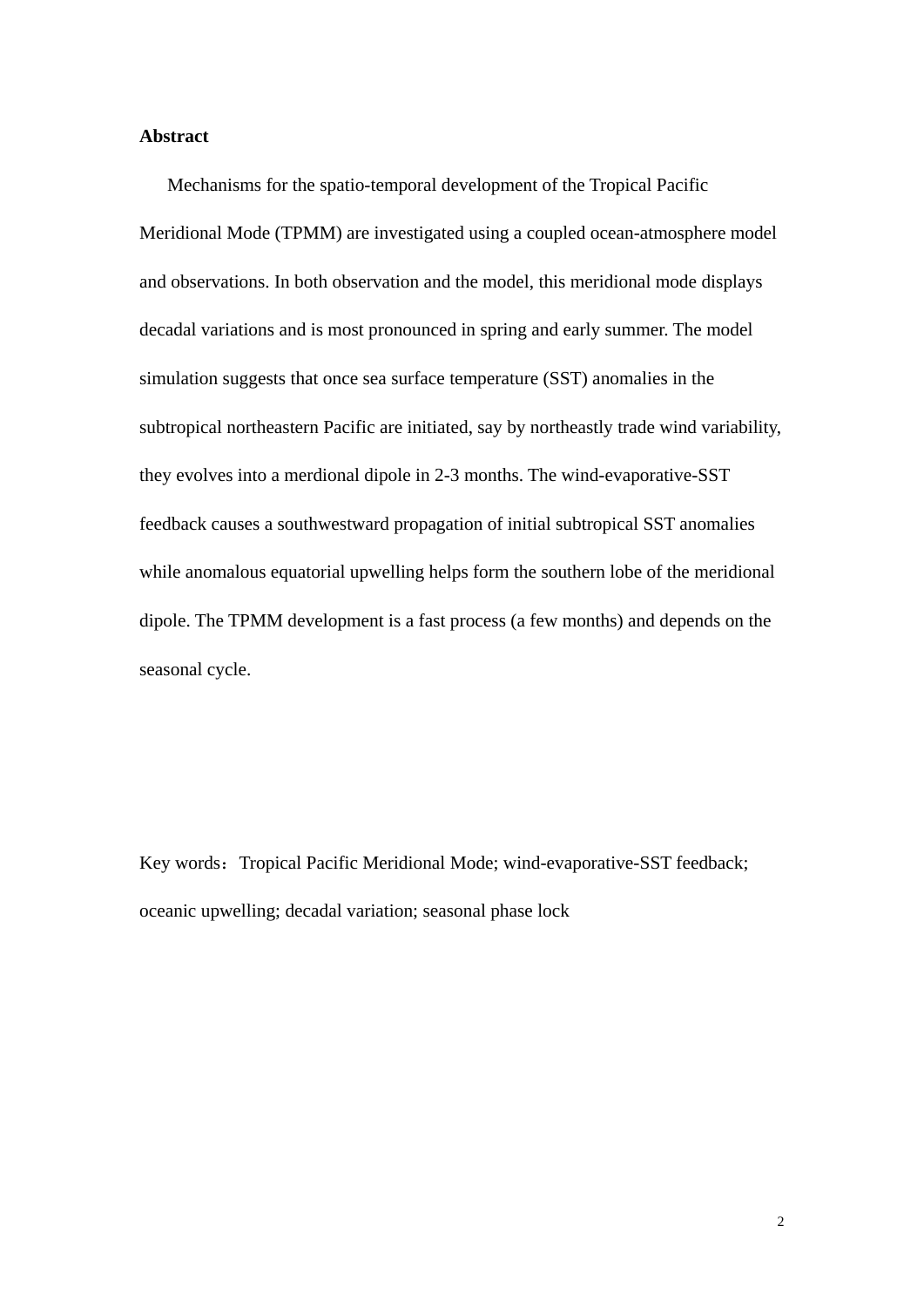# **1. Introduction**

El Niño-Southern Oscillation (ENSO) is the dominant mode of the tropical Pacific ocean-atmosphere system, exerting profound impacts on the global climate (Klein et al., 1999; Alexander et al., 2002). The dynamics and prediction of ENSO have been extensively studied over the recent decades (e.g., Wang and Picaut ,2004). Recent observational studies suggest that there is an additional mode in the eastern tropical Pacific, with a center of sea surface temperature (SST) anomalies north of the equator coupled with changes of the northeastly trade winds and shifts of the intertropical convergence zone (ITCZ; Fig. 1a). This mode is referred to as the Tropical Pacific Meridional Mode (TPMM), and analogous to the tropical Atlantic meridional mode (Chiang and Vimont, 2004; CV04 hereafter). As a trigger for the TPMM, extratropical atmospheric variability can cause SST anomalies in the subtropical northeastern Pacific by varying the northeastly trade winds and surface evaporation (Vimont et al., 2001, 2003; Wu et al., 2007; Chang et al., 2007). It is unclear, however, how these subtropical SST anomalies can develop into the TPMM, with substantial tropical SST anomalies including the cold lobe in the equatorial eastern Pacific (Fig. 1a).

 The present study tests the hypothesis that atmospheric-forced SST anomalies in the subtropics can develop subsequently into a meridional dipole with cooling near the equator, using the initial-value problem approach with a coupled model that simulates major features of the observed merdional mode in the free run. We will investigate the mechanisms for the spatial-temporal development of the TPMM. Section 2 describes the observational data and the model used in this study. Section 3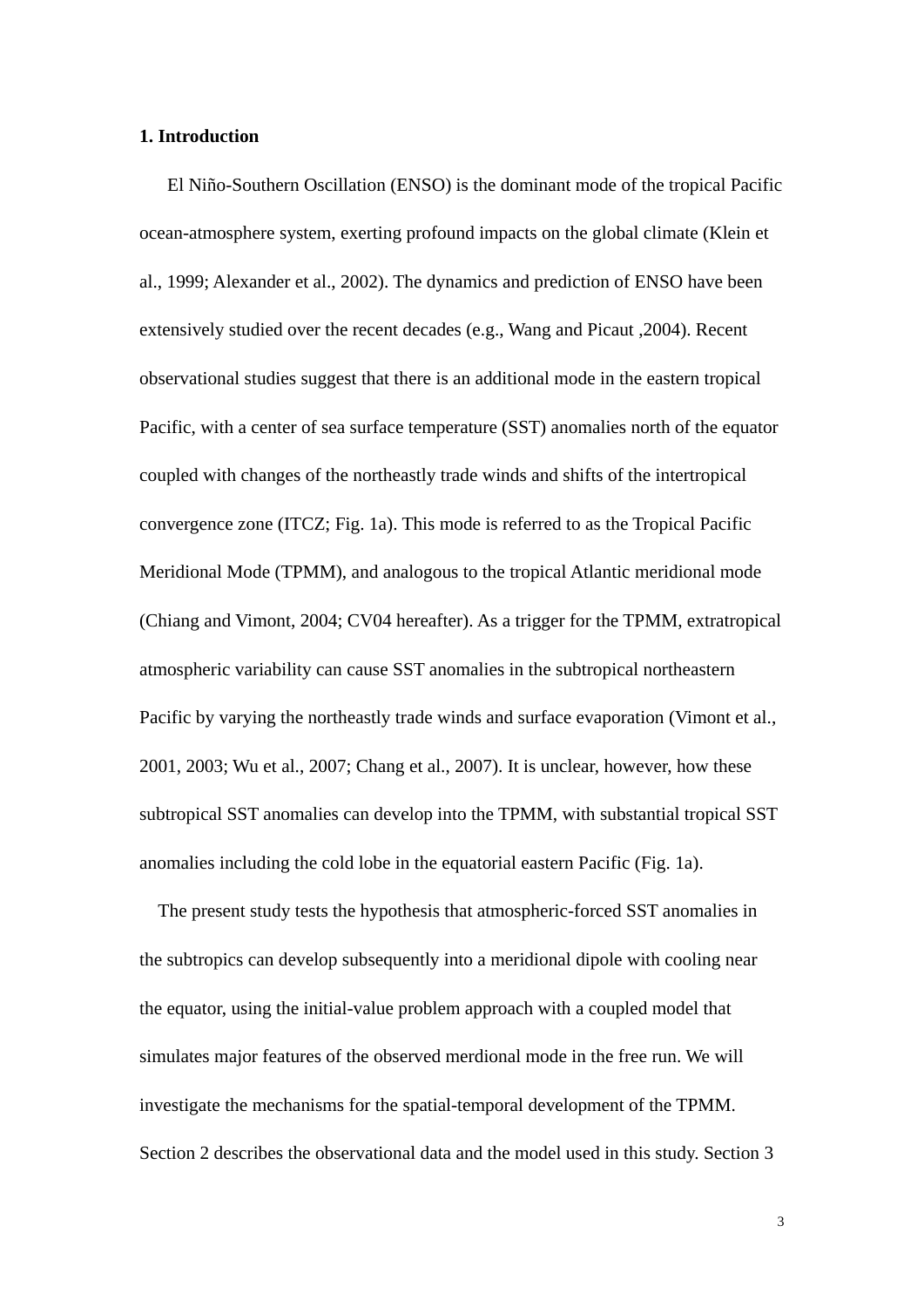compares the TPMMs in the model simulation and observations. Section 4 presents the results from the initial value problem and studies ocean-atmosphere interaction in the formation of the meridional mode. Section 5 is a summary and further discussion.

# **2. Observations and Model**

We use the HadISST dataset on a 1° grid for SST and the NCEP reanalysis on a 2.5° grid for 1000hPa wind velocity from January 1948 to December 2002. The Fast Ocean- Atmosphere Model (FOAM; Jacob, 1997; http://www-unix.mcs.anl.gov/foam/) is used, which has a tropical climatology typical of state-of- art climate models (Davey et al., 2002) and produces a reasonable ENSO (Liu et al., 2000). The atmospheric model has R15 resolution with 18 vertical levels, and the ocean model is solved on a 1.4° latitude  $\times$  2.8° longitude grid with 32 vertical levels.

The control run is integrated for 100 years. In analyzing observations and model simulations, we first calculate the monthly mean anomaly by removing the mean seasonal cycle, and then apply a 3-months running mean. We use the Maximum Covariance Analysis (MCA, also called singular value decomposition; Bretherton et al., 1992) to extract coupled modes of SST and wind variability.

# **3. Observed and model-simulated TPMM**

In observations, the first MCA mode is ENSO, with SST anomalies centered on the equator and changes in the easterly trade winds in the eastern tropical Pacific (not shown). The second MCA mode (Fig.1a) is a meridional SST dipole, with a northeast-oriented lobe extending from the California coast to the central equatorial Pacific, and a lobe on and slightly south of the equator with the opposite polarity. This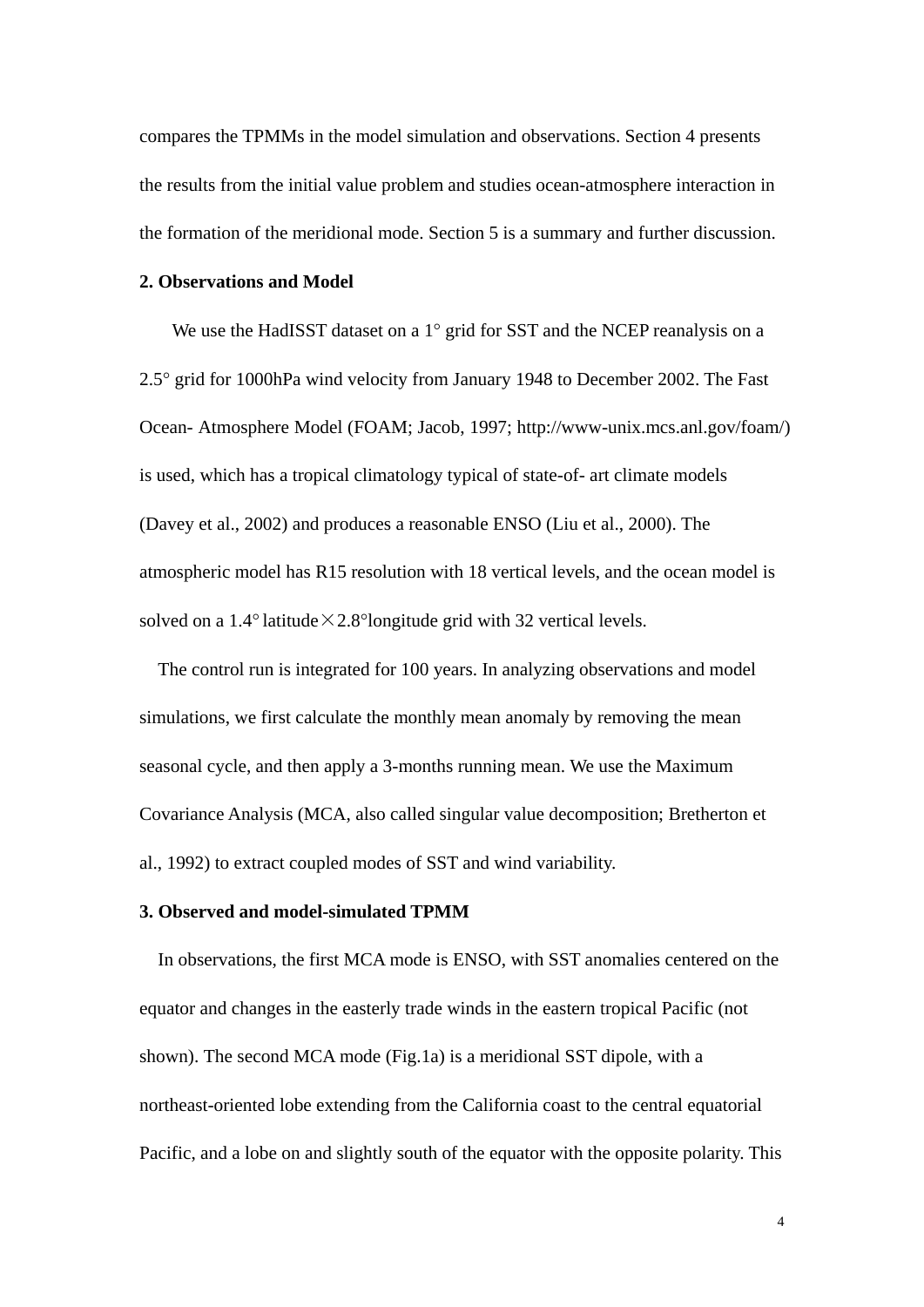SST dipole with warm (cold) anomalies north (south) of the equator is associated with a reduction (enhancement) of the northeastly (southeastly) trade winds and anomalous southerly cross-equatorial winds, forming a C-shape pattern as observed in the tropical Atlantic. This meridional mode is detected as the second mode in an empirical orthogonal function (EOF) analysis for SST, accounting for 9% of the total SST variance.

 The TPMM exhibits temporal variations distinct from ENSO. In observations, the ratio of SST variance between decadal (> 8 years) and interannual (2-7 years) timescales is 0.4 for ENSO mode and 1.1 for the TPMM, respectively. Thus, the TPMM tends to be dominated by decadal and ENSO by interannual variability. Furthermore, the TPMM shows a seasonal phase lock different from ENSO, with strongest amplitudes in May-June (Fig.1c). SST variance peaks in early winter for the ENSO mode (not shown). The TPMM here is similar to that in CV04 but the southern lobe appears more robust in our analysis. This slight difference is perhaps due to the differences in observational data and statistical method to removing ENSO. CV04 removes ENSO by subtracting a linear least-square fit to a cold tongue index while we do so by MCA mode decomposition.

In the control simulation, the first and third MCA modes of SST and surface winds in the tropical Pacific are the ENSO (not shown) and the TPMM (Fig.1b), respectively. The simulated TPMM resembles observations, with a meridional SST dipole coupled with anomalous C-shape winds. Compared to observations, the southern lobe of the simulated TPMM is somewhat shifted to the west away from the coast while the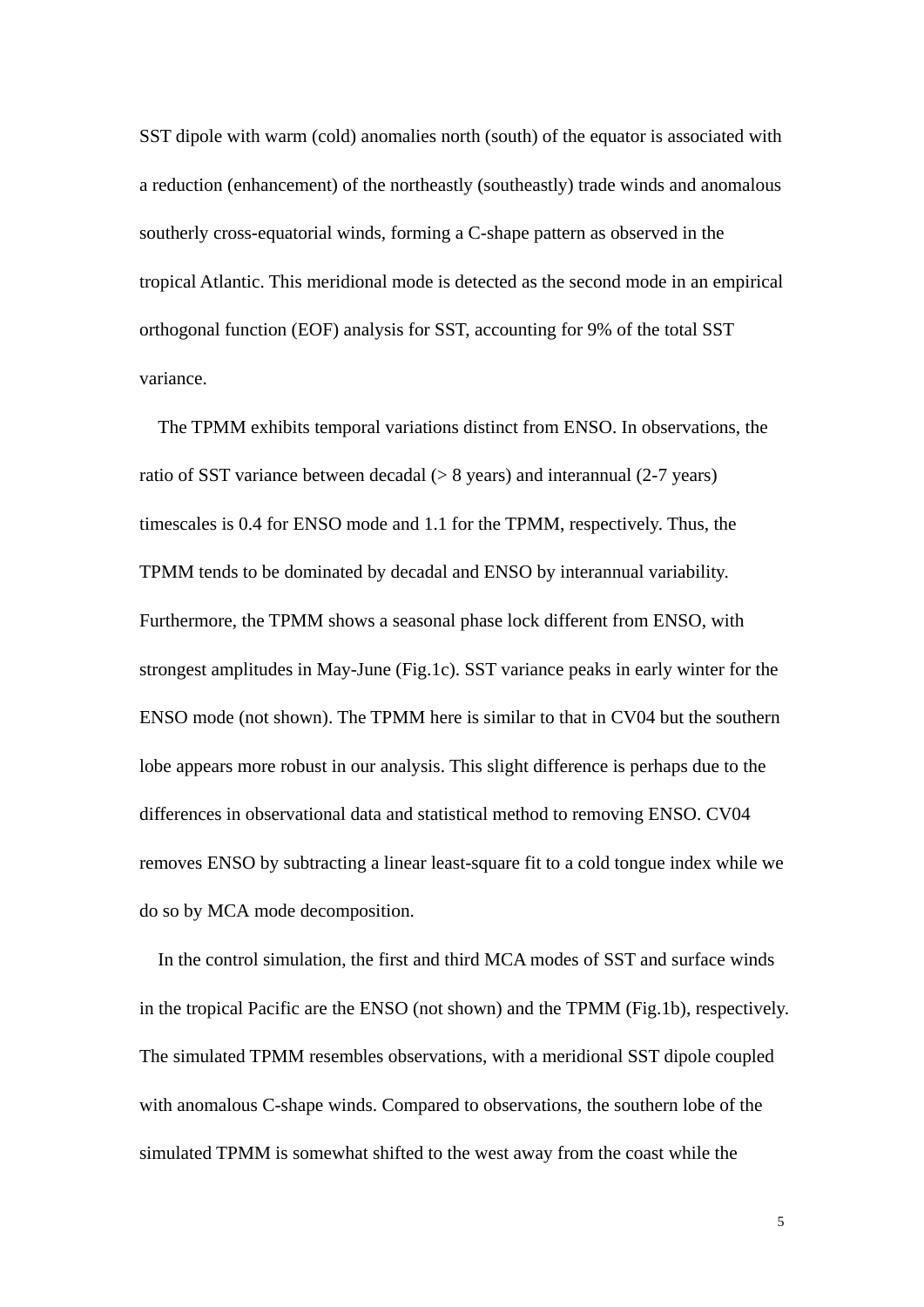northern lobe has weaker amplitudes in the central equatorial Pacific. In the model TPMM appears as the second EOF mode for SST and accounts for about 9% of the total variance, the same as in observations. The model TPMM displays substantial decadal variability (not shown) and a distinctive seasonal phase lock (Fig.1c). The model TPMM peaks in June-July, lagging the observations by one month.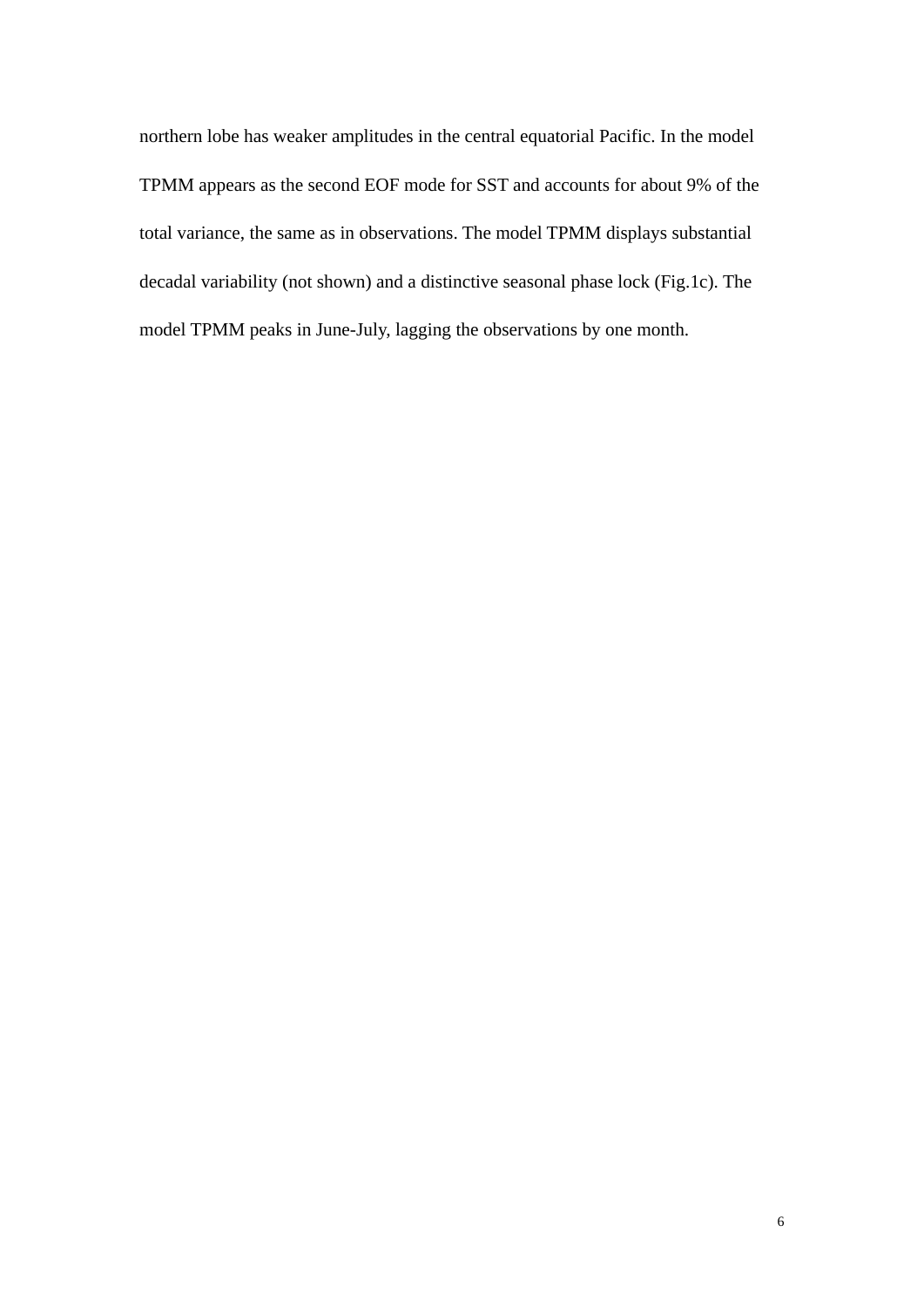



Fig.1. Tropical Pacific meridional mode as represented by regression of SST (contours in  ${}^{\circ}$ C) and surface wind velocity (in ms<sup>-1</sup>) against the normalized expansion coefficient of the relevant MCA mode in (a) observations (b) the model simulation. Only values that exceed the 95% level of statistical significance are plotted. (c)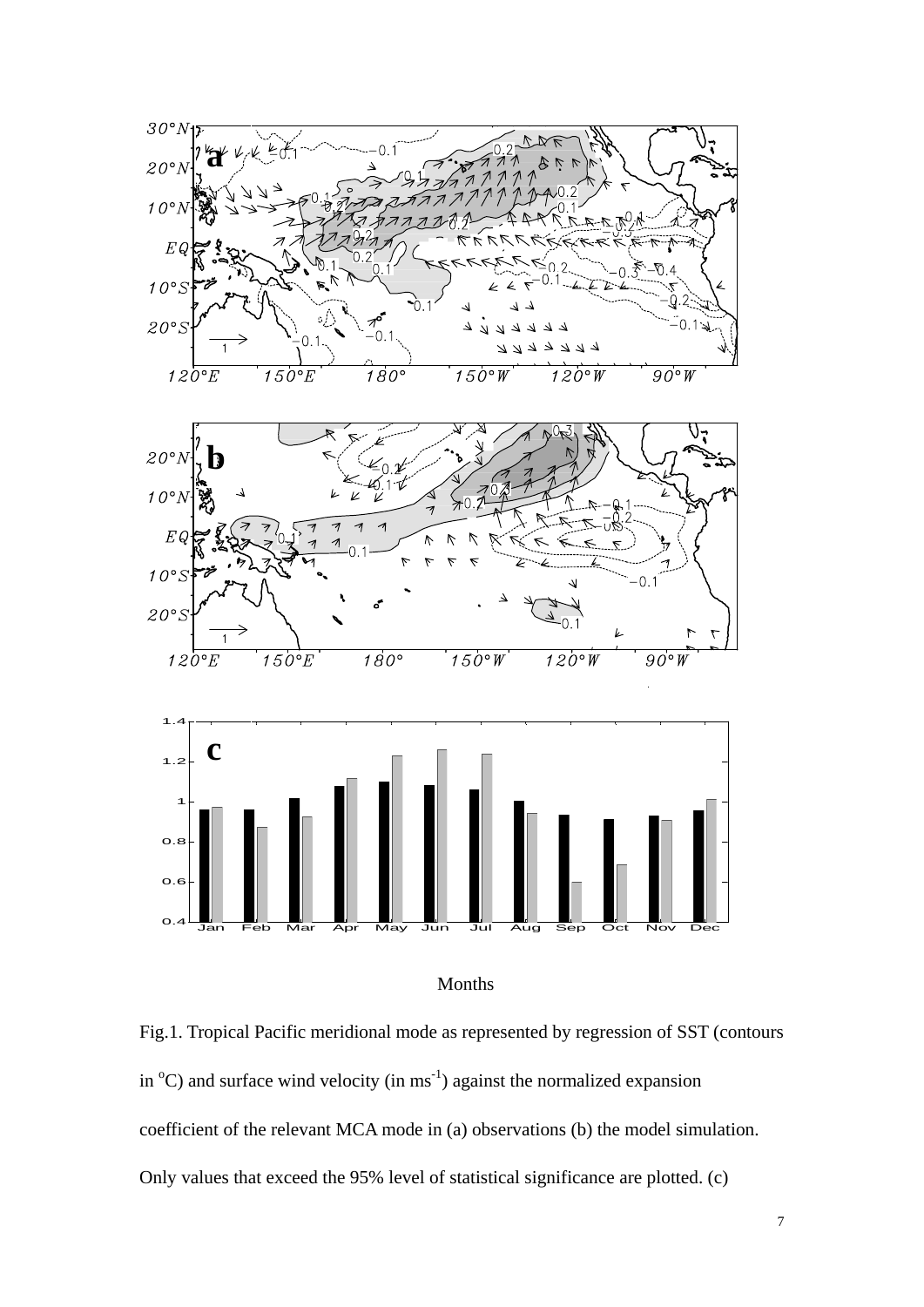Standard deviation of SST expansion coefficients in observations (black bars) and the model (grey).

# **4. Sensitivity experiment**

 The TPMM explains a small fraction of total SST variance in the tropical Pacific (~9% in both observations and the model). With a short observational record (<60 years), it is difficult to establish conclusively that the TPMM is not an artifact of statistical analyses. Since the FOAM reproduces the statistical TPMM, we proceed to use it to test the hypothesis of Chiang and Vimont (2004) that the TPMM is a physical mode triggered by extratropical atmospheric variability. We adopt an initial-value problem approach and conduct an ensemble experiment initialized on May 31 with subtropical mixed layer temperature anomalies in the northeast subtropical Pacific. The initial SST anomalies are assumed to be induced by changes in the northeast trades associated with mid-latitude atmospheric variability such as the North Pacific Oscillation (NPO; Vimont et al., 2001; CV04). The NPO-induced SST anomalies can persist from DJF to JJA (see the composite results of CV04). The initial mixed-layer temperature anomaly has an oval-shape distribution in the horizontal with an area-averaged amplitude of  $1^{\circ}$ C, and is vertically uniform in the top 60m. The initial SST anomalies are much like Fig. 2a but confined to  $145^{\circ}$ W-91 $^{\circ}$ W, 10 $^{\circ}$ N-20 $^{\circ}$ N. Thirty runs are conducted, each starting with May 31 initial conditions taken from a different year in the long control simulation. The ensemble difference between the sensitivity and control experiments is taken as the coupled response to the initial warming.

The initial warm anomaly in the northeastern subtropics decays rapidly (Fig.2a) due

8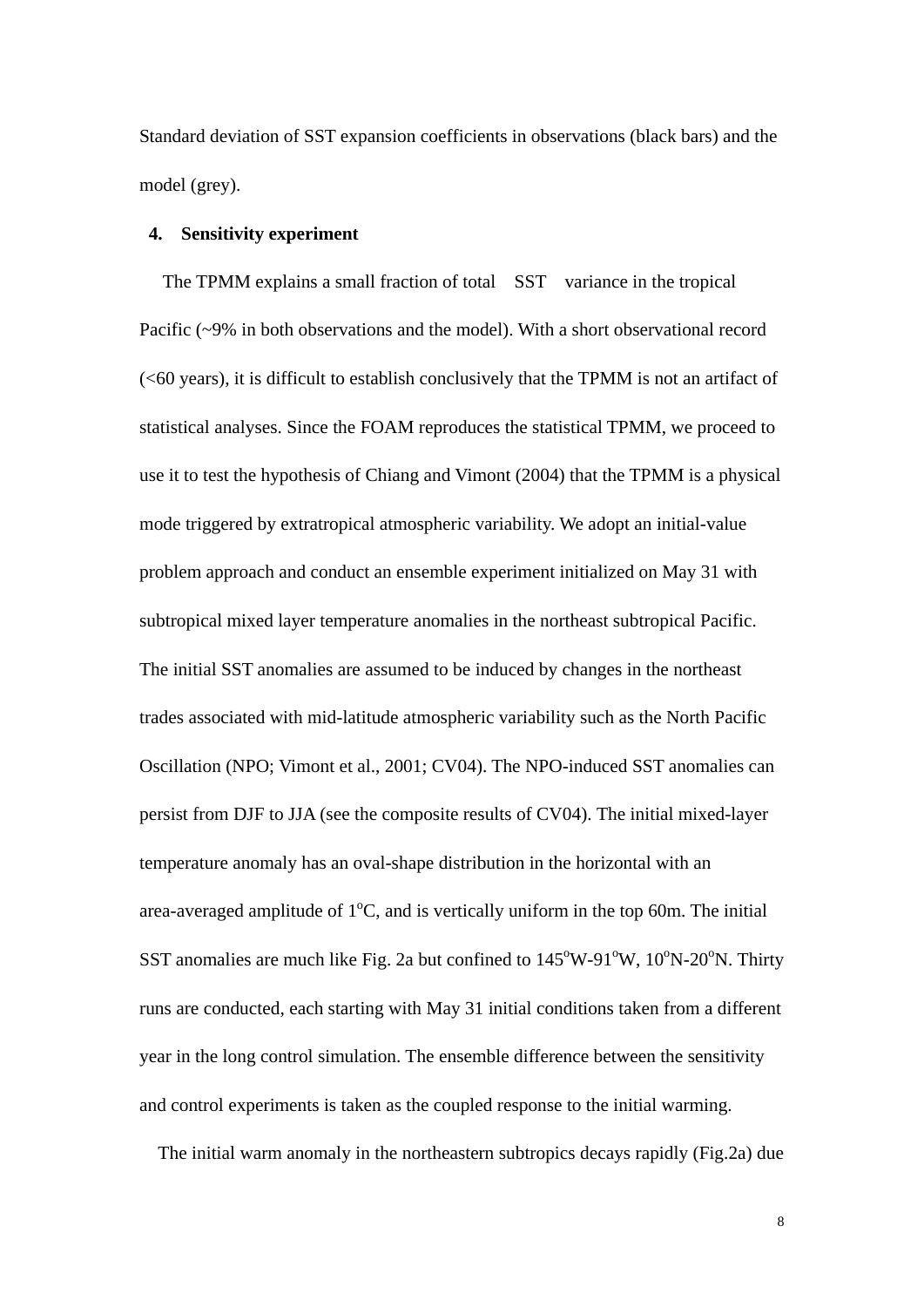to atmospheric damping associated with surface turbulent heat flux. The subtropical warming lowers in-situ atmospheric pressure and induces anomalous southwesterly winds on its southern flank. Superimposed on the prevailing easterlies, the anomalous southwesterlies reduce wind speed and surface evaporation, and cause a southwest displacement of the initial SST warming (Fig. 2b). To evaluate such atmospheric feedback, we cast the Newtonian cooling associated with surface latent heat flux as

εT' by linearizing the Clausius-Clapeyron equation (Xie, 1999). Here ε= *RT*  $\frac{LQ_E}{R\overline{T^2}}$ , L is

the latent heat of evaporation, R is the gas constant,  $Q_E$  and T are surface latent heat flux and SST, respectively, the overbar and prime denote the values in and deviations from the control run. We then decompose surface latent heat flux into the Newtonian cooling and an atmospheric feedback term,  $Q_E = \varepsilon T' + (Q_E - \varepsilon T')$ . The second term on the right hand side represents atmospheric feedback, say due to changes in wind speed. Figure 3 shows this atmospheric feedback term in latent heat flux. Positive feedback generally coincides with westerly wind anomalies, especially during June (Fig. 3a), indicating the importance of wind-induced evaporation.

Precipitation increases over the subtropical warm SST anomaly, and wind anomalies at 250hPa are anticyclonic (not shown), opposite to surface cyclonic winds. The baroclinic atmospheric Rossby wave response to the subtropical SST warming—the anomalous southwesterlies and associated decrease in evaporation at the sea surface—is displaced southwest of the initial warming north of the equator. As a result, the subtropical SST warming displays a tendency to extend southwestward. On and south of the equator, the subtropical SST warming intensifies the prevailing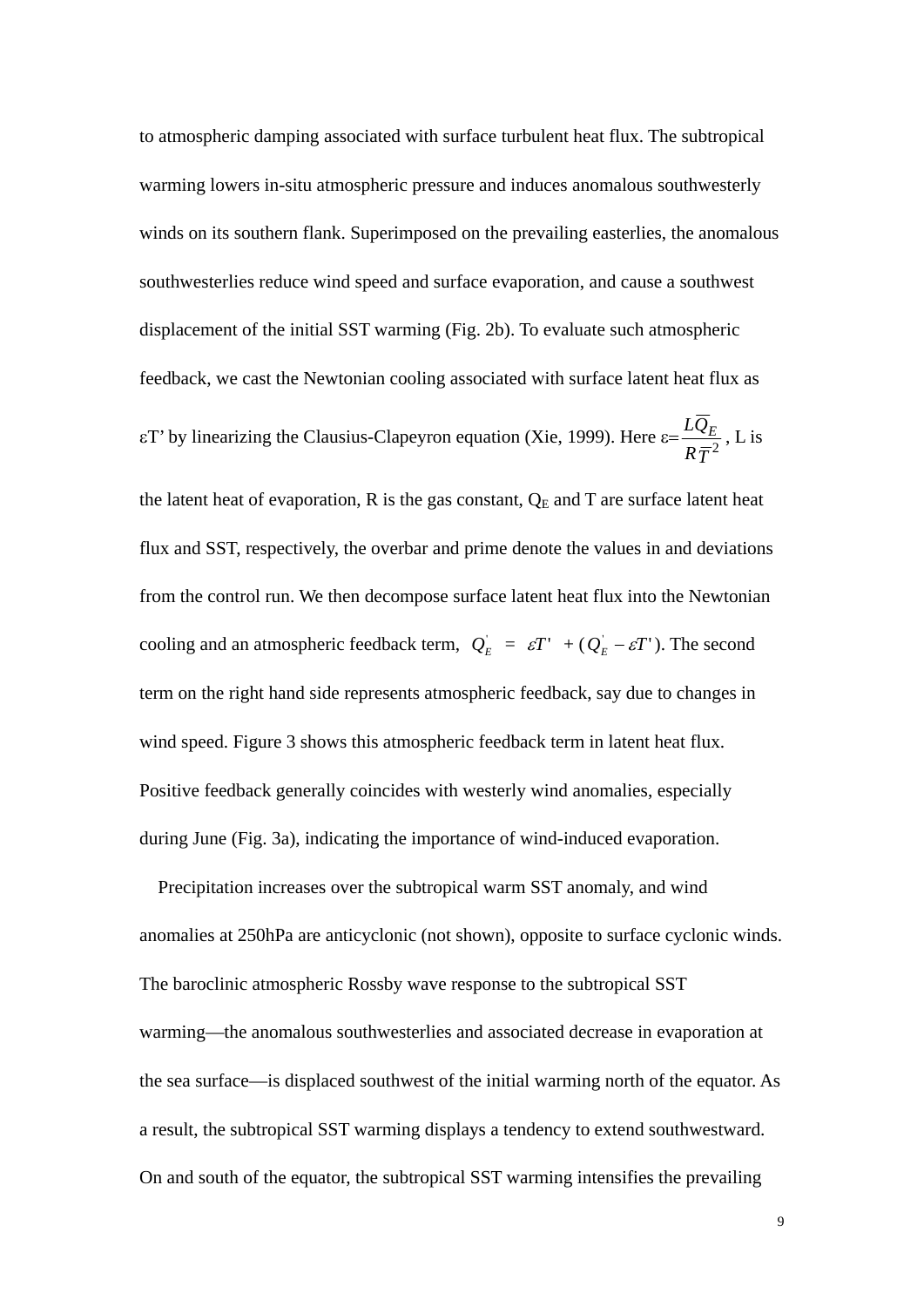southeastly trade winds and surface evaporation (Figs. 2a-b and 3a-b), helping cool SST there. This coupled response is consistent with the wind-evaporative-SST (WES) feedback as identified for the tropical Atlantic meridional mode (Chang et al., 1997; Xie, 1999).

 Shortly after the subtropical warming is introduced, negative SST anomalies begin to develop on and slightly south of the equator, growing into amplitudes comparable to the northern warming during July and August (Fig. 2). The meridional dipole induced by the subtropical warming (Figs. 2b, c) resembles TPMM in the control simulation and observations. A heat budget analysis (not shown) indicates that intensified upwelling is the main cause of the equatorial cooling. In July, the anomalous southeasterlies increase the upwelling on and slightly south of the equator (Fig. 4b), and indeed, the maximum SST cooling is displaced south of the equator (Fig. 2b). The equatorial cooling, once formed, displays a tendency to move westward, along with the maxima of the southerly cross-equatorial wind and upwelling anomalies (Figs. 2-4).

 After August, the SST dipole begins to decay because of the shift in the climatological wind. From June to September, the ITCZ continues its northward migration, and the climatological winds turn into southerly between the ITCZ and equator. Superimposed on these climatological southerlies, the southwesterly wind anomalies intensify surface evaporation and act to dampen the original SST warming. This effect of shifting climatological wind is reflected in the northward shift of the nodal line of the SST dipole; the WES feedback turns negative between the ITCZ and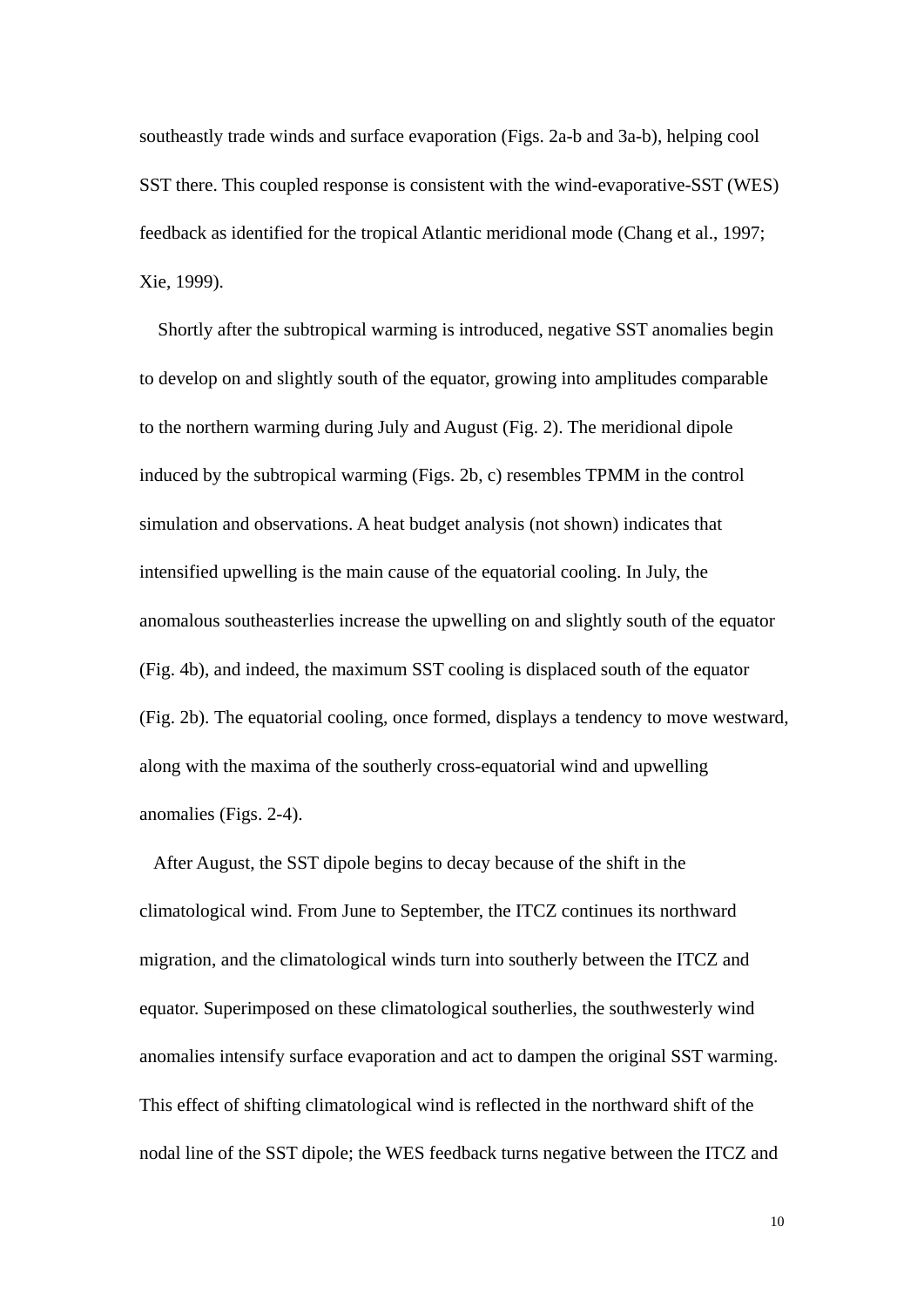

Fig. 2. SST (contours in  $^{\circ}$ C) and surface wind velocity (vectors in ms<sup>-1</sup>) anomalies in the sensitivity experiment for (a) June, (b) July, and (c) August.

equator (Okajima et al., 2003).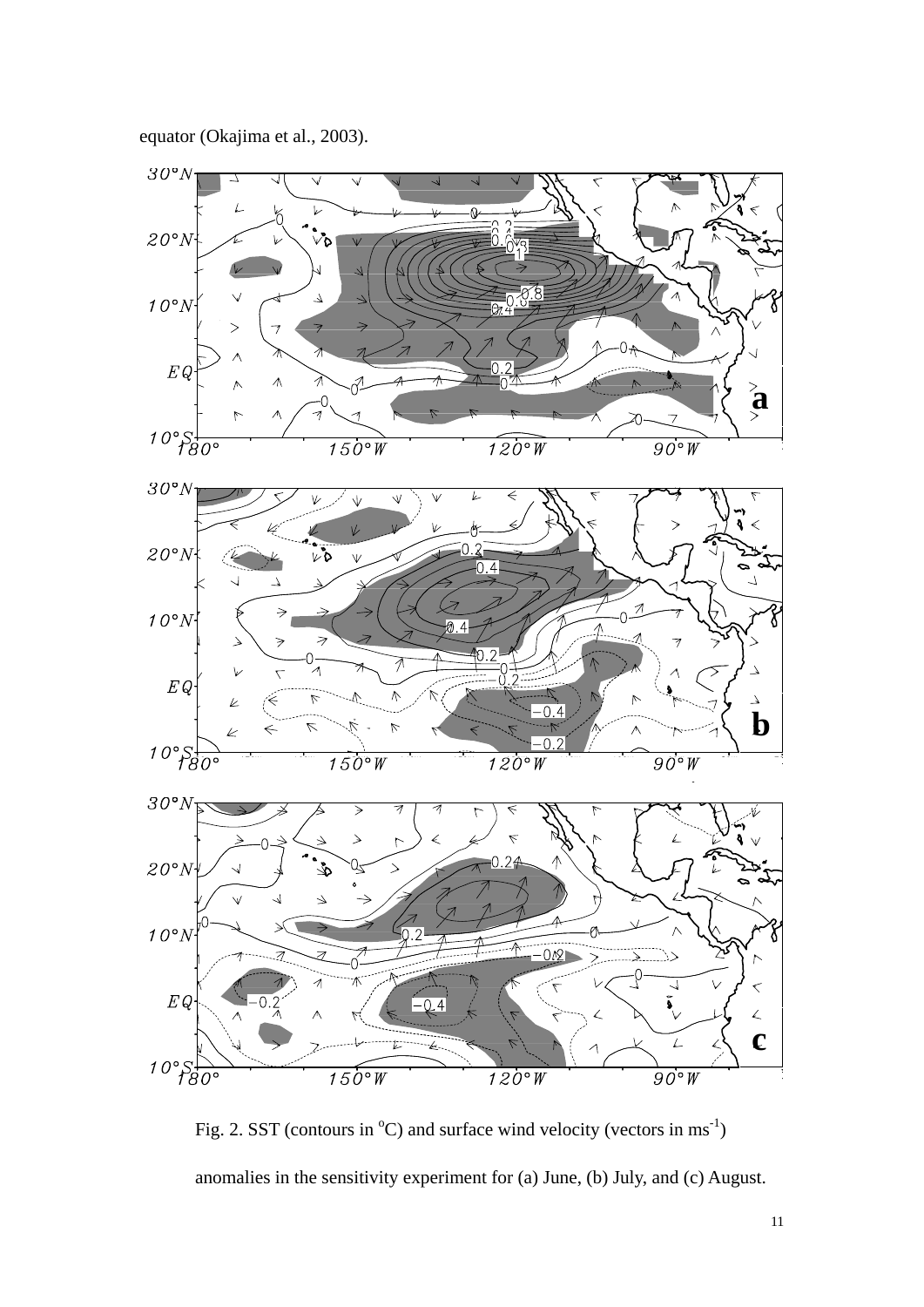

SST anomalies exceed the 95% level of statistical significance in shaded areas.

Fig. 3. Same as Fig. 2 but for latent heat flux minus the Newtonian cooling (Wm-2). Positive values are shaded and represent the ocean gaining heat.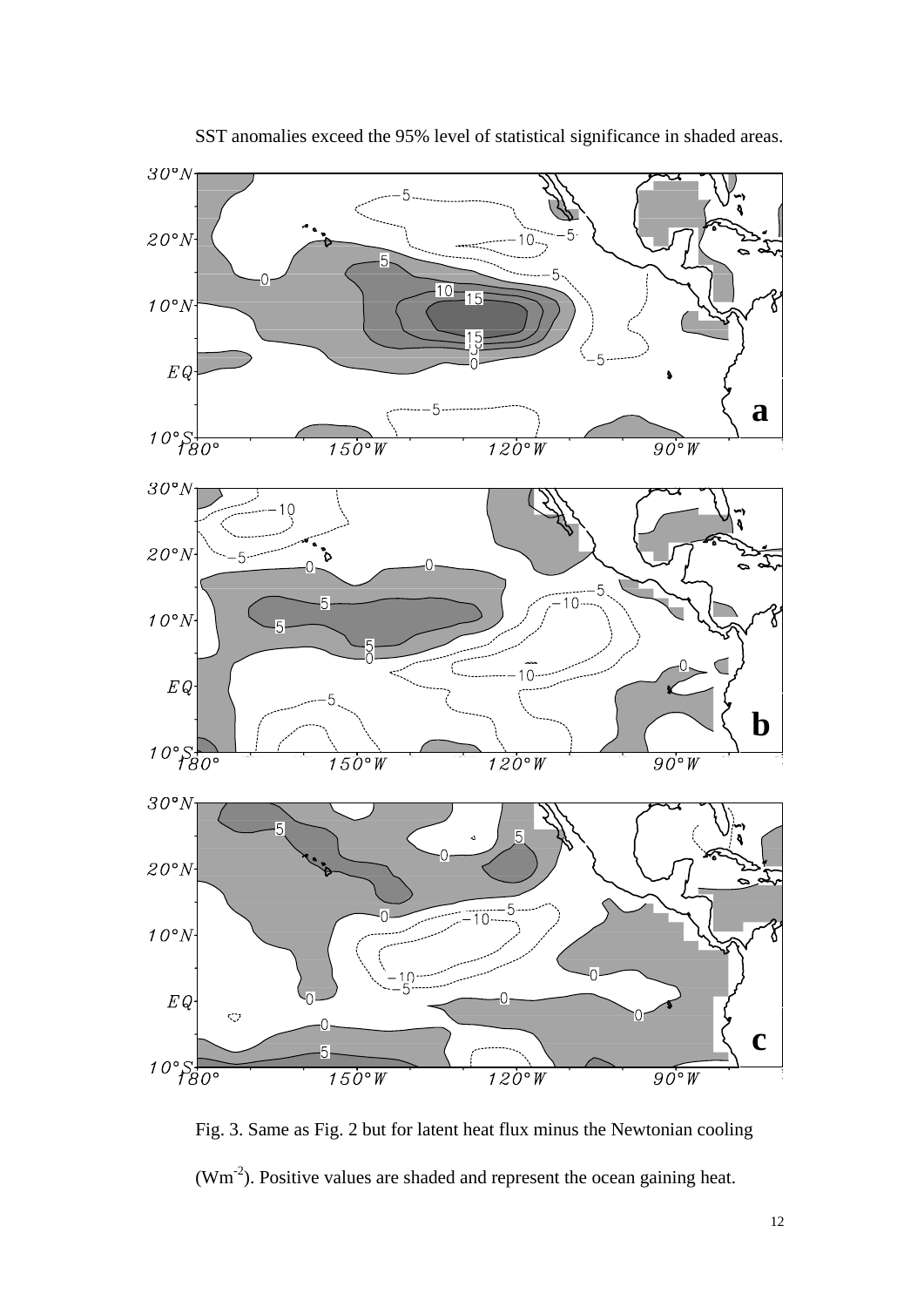

Fig. 4. Same as Fig. 2 but for vertical velocity  $(10^{-6} \text{ ms}^{-1})$ ; positive downward)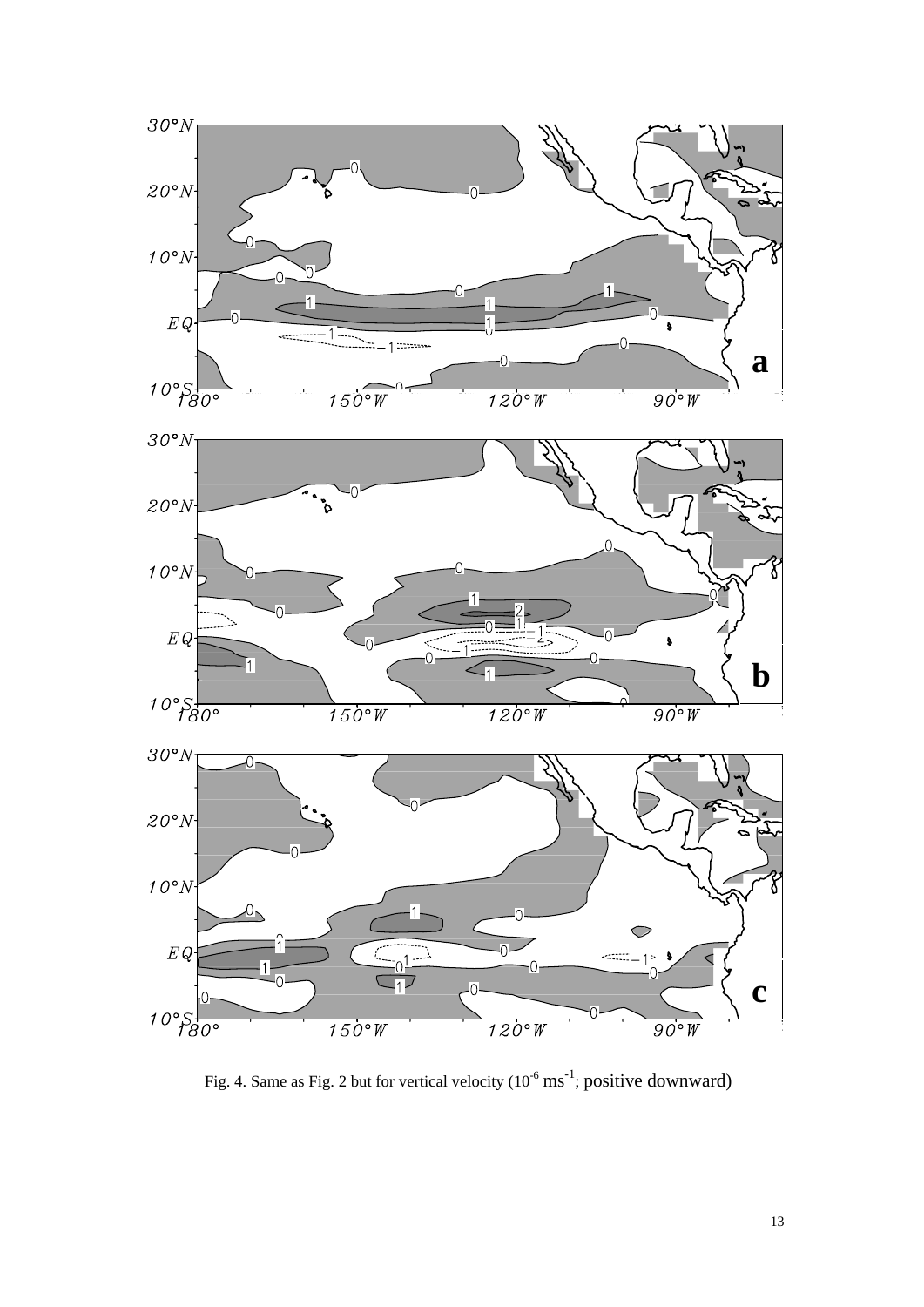A parallel ensemble experiment with negative initial SST anomalies in the subtropical northeastern Pacific yields similar results except a sign difference. In another experiment with SST anomalies placed in the TPMM's southern lobe in the equatorial eastern Pacific, the model develops a Bjerknes mode with westward propagation along the equator. There tend to be SST anomalies of opposite sign north of the equator but the amplitude is small.

#### **5. Conclusions and discussion**

 We have used a coupled model to investigate the mechanisms for developing the TPMM in late spring and early summer. The model TPMM in the control run resembles observations in both spatial structure and seasonal phase lock, with April-July as the preferred season for development. In the initial-value problem, an SST warming in the subtropical northeastern Pacific quickly develops into a TPMM-like meridional dipole, with the cool pole on the equator. The WES feedback induces a tendency for the initial subtropical warming to extend southwestward and reach the central Pacific while intensified upwelling appears to be the main cause of the equatorial cooling. The SST dipole begins to decay in late summer because the climatogical winds are southerly and the WES feedback turns negative between the equator and northerly ITCZ. These results support the CV04 hypothesis that the TPMM is a physical mode triggered by subtropical wind variability associated with the North Pacific Oscillation.

The results from our initial value problem suggest that the TPMM can indeed develop during spring to summer but this window of TPMM development does not

14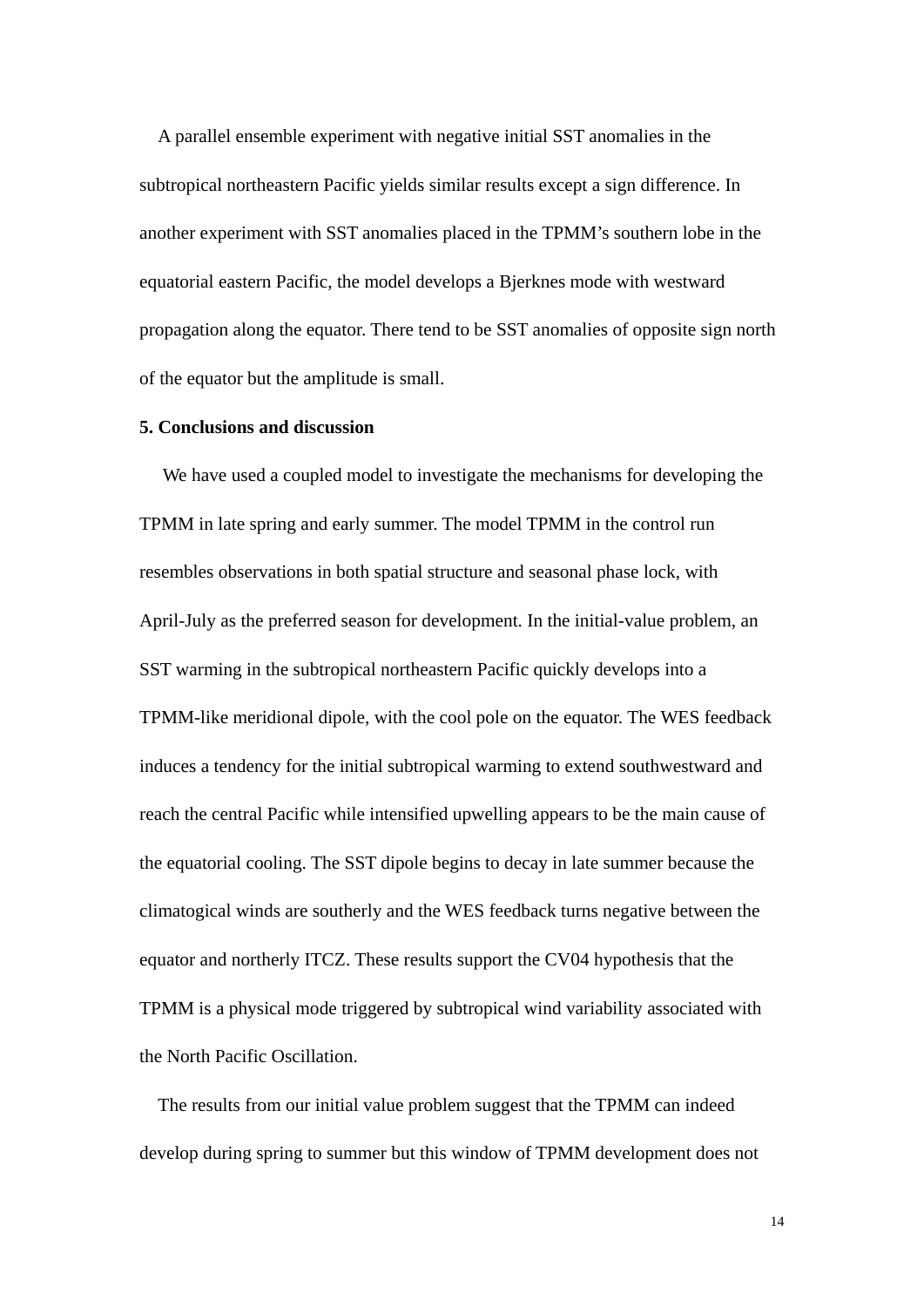extend into fall. This raises a question of why the TPMM prefers decadal timescales, if such a preference for timescales can be established from observations. Chang et al. (2007) suggest that TPMM often triggers El Nino in the subsequent summer. Since ENSO affects mid-latitude atmospheric variability, there is a possibility of tropical-extratropical interaction via TPMM. Our coupled model also shows a tendency for El Nino to follow TPMM. We are currently investigating why they happen in sequence and the implications for interaction between the tropics and mid-latitudes.

**Acknowledgments**. This work is supported by the ZhuFeng Projects of Ocean University of China (OUC), NSFC (40676010, 40333030), and Japan Agency for Marine-Earth Science and Technology. This work is also supported by the Luka Projects of Ocean University of China (OUC) with funding from the Chinese Ministry of Education. Discussions with Zhengyu Liu, Ping Chang, John Chiang and Li Zhang were helpful. All the simulations were carried at the OUC Ocean Data and Simulation Center. IPRC/SOEST publication #xxx/yyy.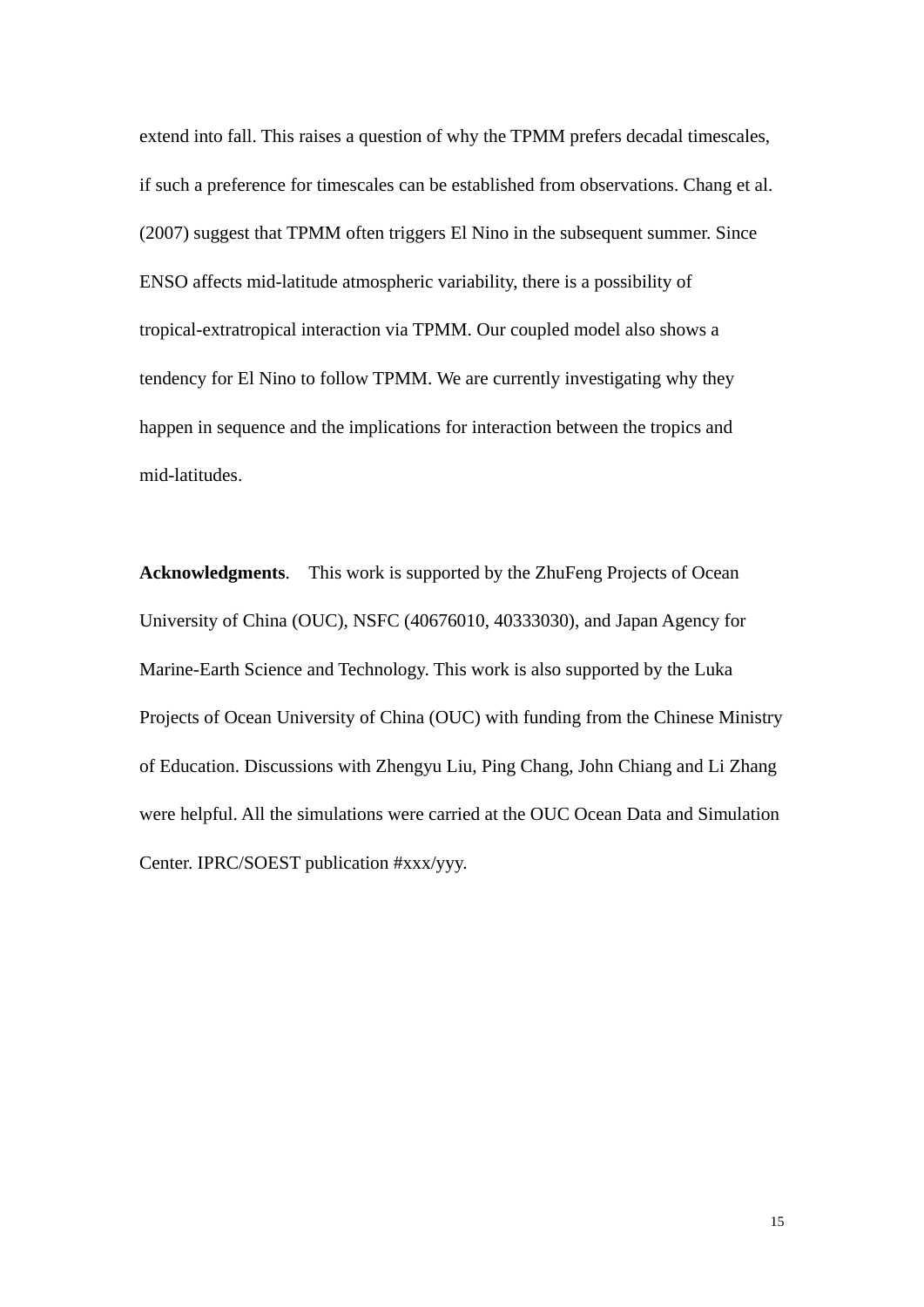# **Reference**

- Alexander, M.A., I. Blade, M. Newman, J.R. Lanzante, N.C. Lau, and J.D. Scott., 2002: The atmospheric bridge: The influence of ENSO teleconnections on air–sea interaction over the global oceans. *J. Clim., 15*, 2205-2231.
- Bretherton, C.S., C. Smith, and J.M. Wallace, 1992: An Intercomparison of Methods for Finding Coupled Patterns in Climate Data, *J. Clim., 5,* 541-560.
- Chang, P., L. Ji, and H. Li, 1997: A decadal climate variation in the tropical Atlantic Ocean from thermodynamic air-sea interactions, *Nature, 385,* 516-518.
- Chang P., L. Zhang, R. Saravanan, D. J. Vimont, J. C. H. Chiang, L. Ji, H. Seidel, M. K. Tippett ,2007: Pacific meridional mode and El Niño-Southern Oscillation, *Geophys. Res. Lett*., *34*, L16608, doi:10.1029/2007GL030302.
- Chiang, J.C.H., and D.J. Vimont , 2004: Anologous Pacific and Atlantic Meridional Modes of tropical atmosphere-ocean variability, *J. Clim., 17,* 4143-4158.
- Davey, M., and Coauthors, 2002: STOIC: A study of coupled model climatology and variability in tropical ocean regions, *Clim. Dyn., 18*,403-420.
- Jacob, R. L., 1997: Low frequency variability in a simulated atmosphere ocean system. *Ph.D. thesis, University of Wisconsin-Madison,* 155pp.
- Klein, S.A., B. J. Soden, and N.C. Lau, 1999: Remote sea surface temperature variations during ENSO: Evidence for a tropical atmospheric bridge, *J. Clim., 12,*  917-932.
- Liu, Z., J. Kutzbach, and L. Wu, 2000: Modeling climate shift of El Niño variability in the Holocene, *Geophys. Res. Lett., 27,* 2265-2268.